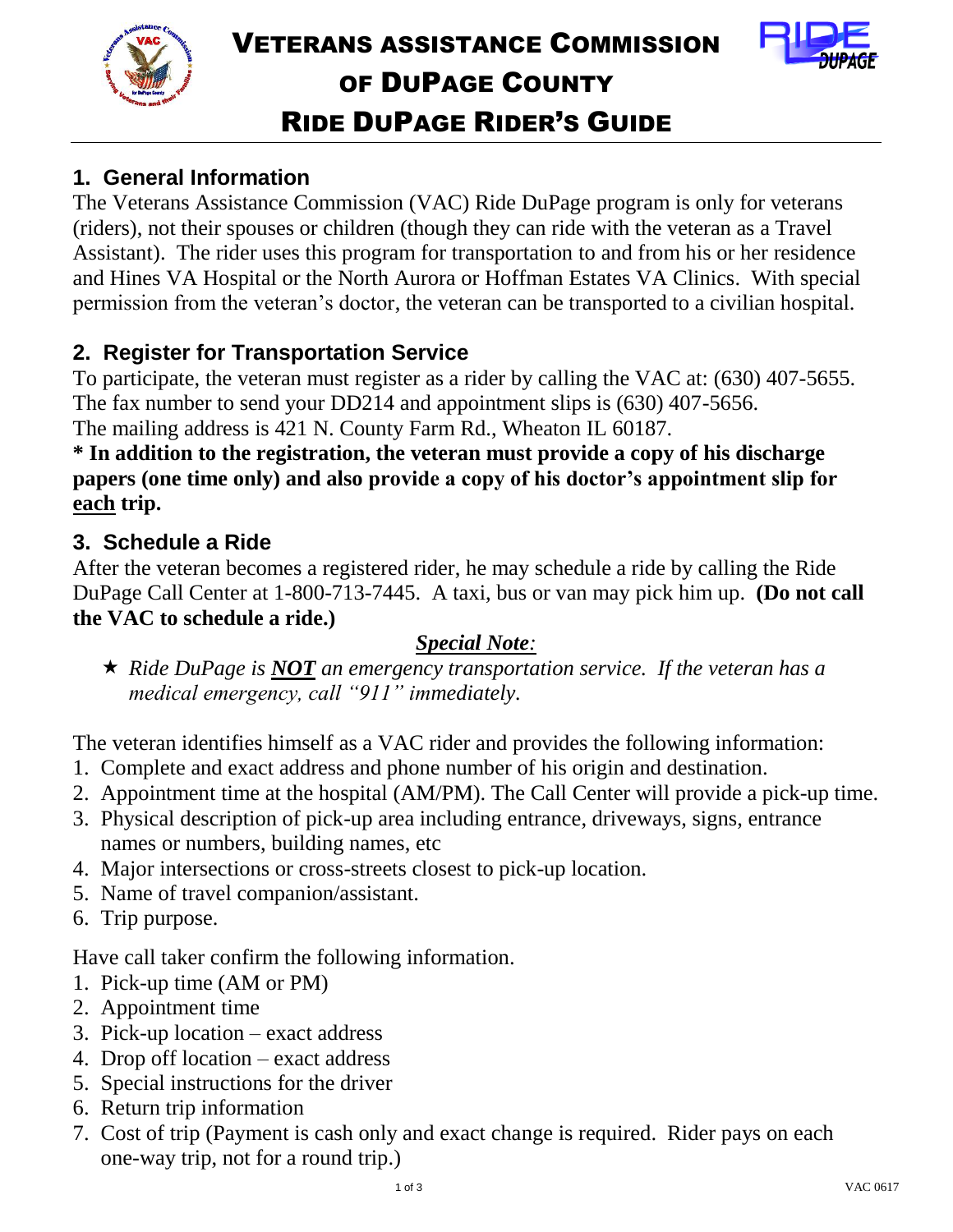



## **4. Reservations**

Reservation hours are Monday – Friday, 6:00 a.m. to 6:00 p.m., Saturday and Sunday, 8:00 a.m. to 5:00 p.m. Trips can be reserved up to seven (7) days in advance. **Same day reservations are not guaranteed and we encourage at least one-day advance notice**. Be advised that the busiest travel times are weekdays between 7:00 a.m. and 10:00 a.m. and 3:00 p.m. and 6:00 p.m. Plan for longer ride times during busy travel hours. Book rides that fall between those times well in advance to ensure availability.

## **5. Special Pick-up Instructions**

Please confirm, with PACE, the designated pick-up location for Hines VA Hospital or the North Aurora or Hoffman Estates VA Clinics, plus the civilian hospital you may have special permission to go to.

#### **6. Travel Assistant/Companion**

Ride pick-up is from curb to curb. Drivers do not assist riders in and out of buildings but will make every effort to assist a rider into and out of the vehicle safely as they can never lose site of the vehicle. When a rider's needs are beyond the responsibility of the driver, a travel assistant/companion is required. The travel assistant/companion must be identified with the sponsor and can only ride with a registered rider. One travel assistant/companion (i.e. spouse, family member or caregiver) may ride with a registered rider at no additional charge. Service animals are permitted in the vehicles.

#### **7. Ride Fares**

The cost of the trip will be confirmed by the call taker upon scheduling the ride. Be sure to have the exact fare in cash. The fare policy is determined by the VAC.

#### **8. Pick-up/Check Ride Status**

The driver has a 15-minute window for pick-up. For example, if the scheduled time is 8:30 a.m., the driver has until 8:45 a.m. to pick him up. At 8:46 a.m., the driver is considered "late." At that point, the rider can check the ride status by calling 1-800-713-7445 and following the prompts. The call is routed to a dispatcher who can provide an estimated arrival time.

The driver is required to wait five (5) minutes past the scheduled pick-up time. When the driver is late, he is still required to wait five (5) minutes for the rider to appear. If the rider doesn't appear within those five (5) minutes, the trip is considered a "no show" and the rider may be required to pay a \$10.00 fine to the VAC.

When the vehicle comes to pick up the rider, the rider must confirm with the driver that he is there to pick up that rider.